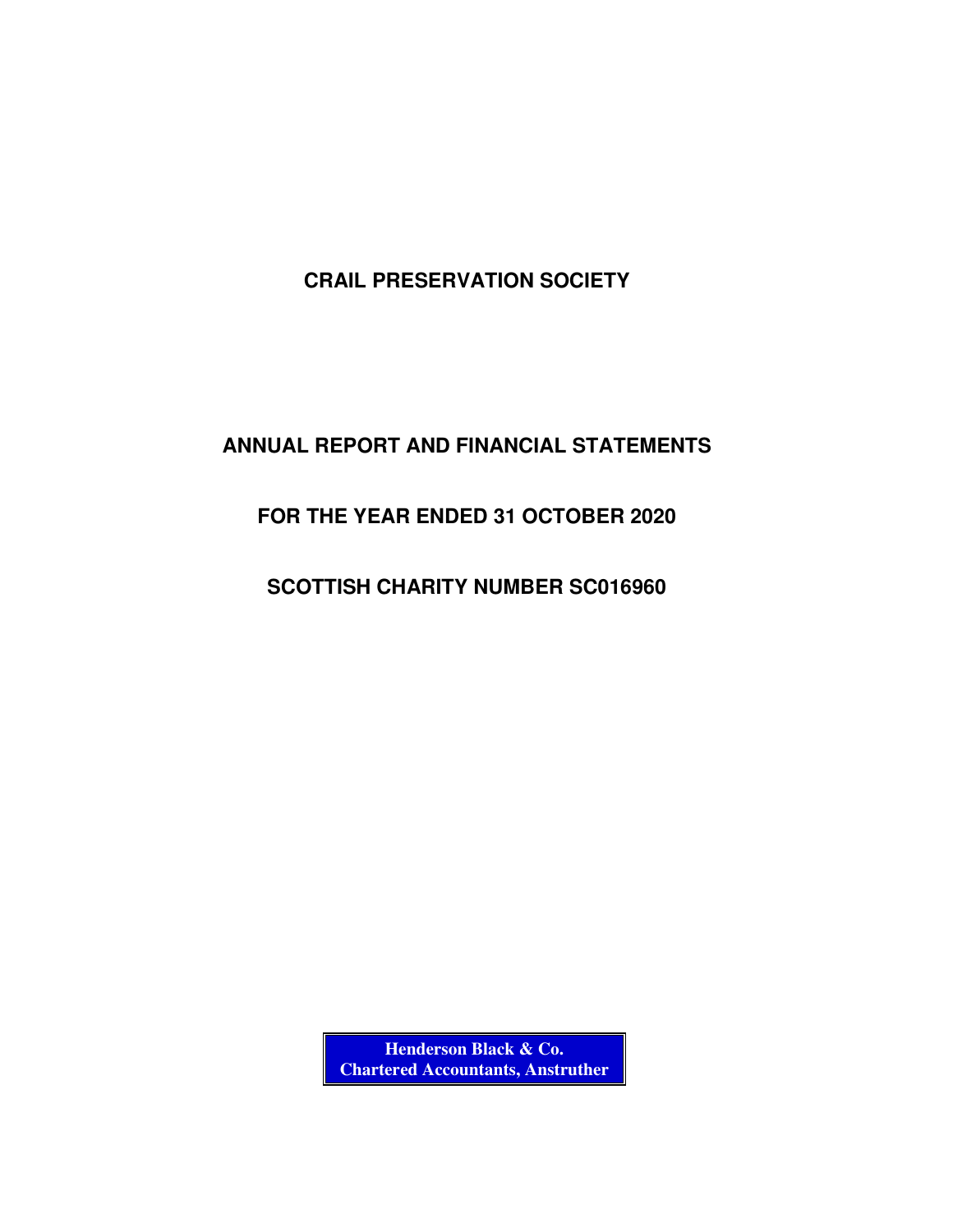# **TRUSTEES' ANNUAL REPORT AND ACCOUNTS**

# **FOR THE PERIOD ENDED 31 OCTOBER 2020**

The trustees have pleasure in presenting their report together with the financial statements for the year ended 31 October 2020.

### **Reference and Administrative Information**

| Scottish Charity Number: | SC016960                                                       |
|--------------------------|----------------------------------------------------------------|
| <b>Contact Address:</b>  | 22 Castle Street, Crail, Fife, KY10 3SH                        |
| Bankers:                 | Royal Bank of Scotland, St Andrews, Fife, KY16 9QB             |
|                          | Scottish Widows Bank, Leeds, LS1 9TY                           |
| Independent Examiner:    | Mark Robertson BA CA, Henderson Black & Co., 26 Rodger Street, |
|                          | Anstruther, Fife, KY10 3DU                                     |

#### **Trustees**

The charity is administered by a committee who are its trustees. The following persons have served during the period and since the year end;

| (Chairman)   |
|--------------|
| (Vice Chairr |
| (Secretary)  |
| (Treasurer)  |
| (Hon. Presi  |
| (Hon. Vice I |
| (Hon. Vice I |
| (Hon. Vice I |
|              |
|              |
|              |
|              |
|              |
|              |
|              |
|              |

(Vice Chairman) (Secretary) (Treasurer) (Hon. President) (Hon. Vice President) (Hon. Vice President) (Hon. Vice President)

#### **Charitable Purposes**

The Charitable Purpose of the Society is to:

- preserve the architecture, historic character and ambience of the Royal Burgh of Crail
- improve and maintain the amenity thereof
- co-operate with and support the work of the Trustees of Crail Museum

#### **Structure and Management and Recruitment and Appointment of Trustees**

The Society is set up as an unincorporated charitable association, governed by constitution. At an Annual General Meeting, held in February each year, office-bearers and committee members are appointed to run the day-to-day business of the Society. Any member of the Society is eligible to become a committee member or office-bearer. Nominations are sought in advance of the Annual General Meeting at which elections are held and the results announced. The term of office is three years. All committee members are Trustees of the charity.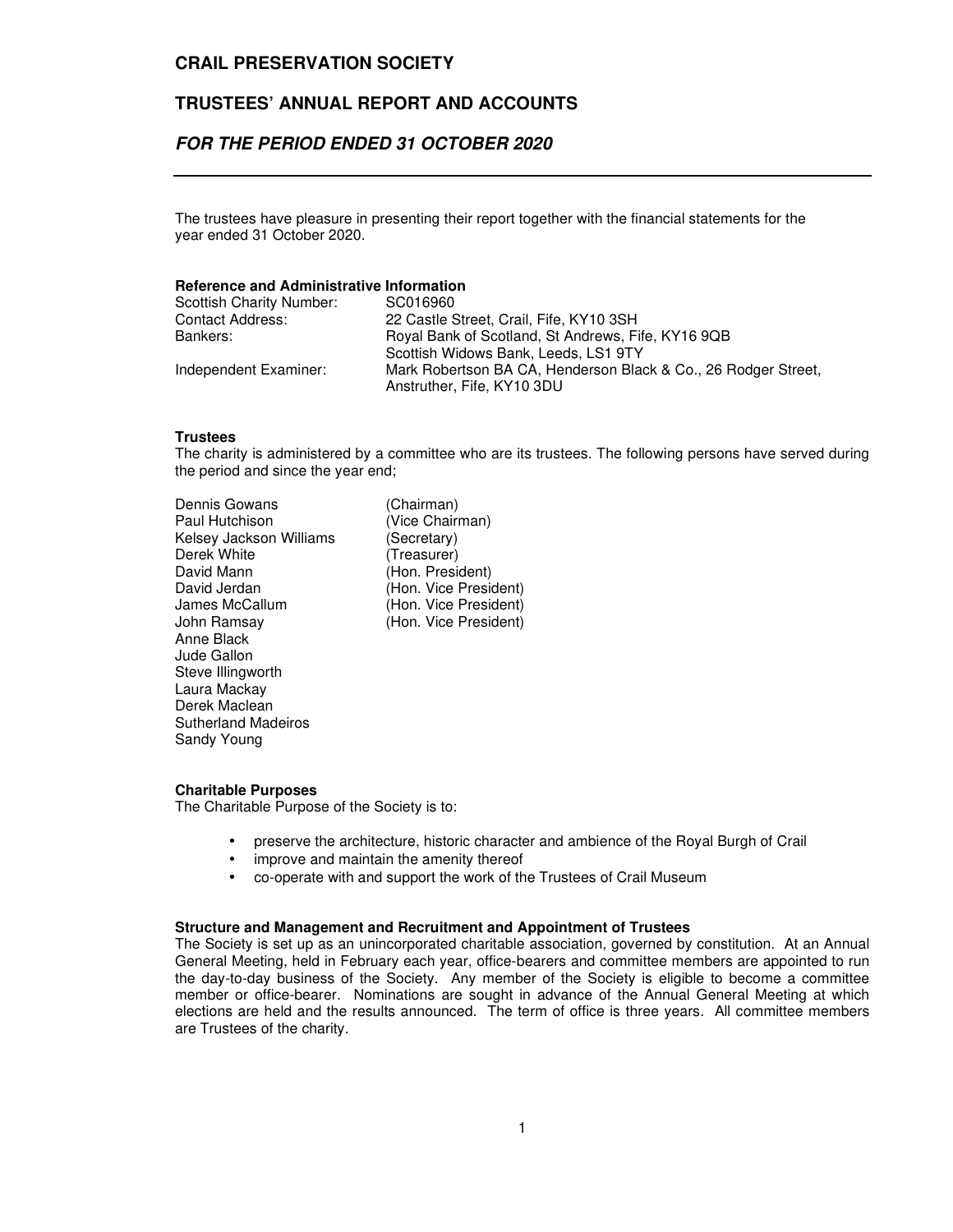### **TRUSTEES' ANNUAL REPORT AND ACCOUNTS**

# **FOR THE PERIOD ENDED 31 OCTOBER 2020**

#### **Structure and Management and Recruitment and Appointment of Trustees (Continued)**

No committee member or office-bearer has any right to appoint a committee member. No committee member or office-bearer receives any remuneration but reimbursement of reasonable expenses is allowed with prior authorisation by the Chairman or Vice-Chairman and supported by receipts. Financial accounts are ratified by the members at the Annual General Meeting.

#### **Risk Management**

The trustees have assessed the major risks to which the charity is exposed, in particular those relating to the operations and finances of the charity, and are satisfied that systems are in place to mitigate the charity's exposure to the major risks.

#### **Review of the Activities and Achievements**

As with many other organisations 2020 became a year of very limited activities and more time spent on planning rather than on action. Having said that during 2020 Fife Council has done a very large amount of conservation work in Crail Kirkyard, which will carry on into 2021. Three walls repaired and/or buttressed, two monuments dismantled and rebuilt. A lot of this work was an outcome of Crail Preservation Society generating a Conservation Report for the kirkyard monuments in 2018 and presenting this to Fife Council Bereavement Services. This building work was fully funded by Fife Council.

CPS produced a 'Kirkyard Flyer' mid-year and distributed to all Crail homes, to spread the word about what an interesting set of mural monuments we have in our old kirkyard. There are plans for a follow-up that tells more stories about the people memorialised on these monuments. A CPS Membership Form was distributed with the Kirkyard Flyer which resulted in a significant increase in CPS Membership, from 89 in 2019 to 116 for 2020. There was also two new Life Members.

The Doocot continued as a very significant feature on the Fife Coastal Path, with a steady stream of visitors, once guidance permitted access to historic sites. With staycationing growth our paths will probably be well worn. In October we were fortunate to receive a visit from the Chairman of the National Trust for Scotland who was very complimentary about how professionally the Doocot had been conserved and presented.

One of the most significant monuments in Crail Kirkyard is the Lumsden monument, situated in the northwest corner. CPS has now raised over £30,000 in funding commitments to enable conservation work to be carried out on this monument. The funding is primarily in £10,000 units from The Pilgrim Trust, Fife Council Bereavement Services and a NE Fife Settlement fund for Grave Dressing. We also received a donation from the House of Lumsden Association. In early December a 3D scan was completed on the monument to help us understand the level of deterioration and help us plan what conservation work should be undertaken. A project for completion in 2021.

The Dial Stone also found it's way back to its historical location in the kirkyard thanks to cooperation between CPS, FC Bereavement Services and FC Building Services, at no cost to CPS.

The Crail Mercat Cross is also a target for conservation work in 2021. During 2020 a planning application was submitted and subsequently approved, so once we secure all the funding required we hope work will start late spring. Currently we have funding commitments from Fife Environment Trust and from the Crail Common Good Fund. The intention is to make the Mercat Cross a more significant feature in Marketgate, where today it is hidden.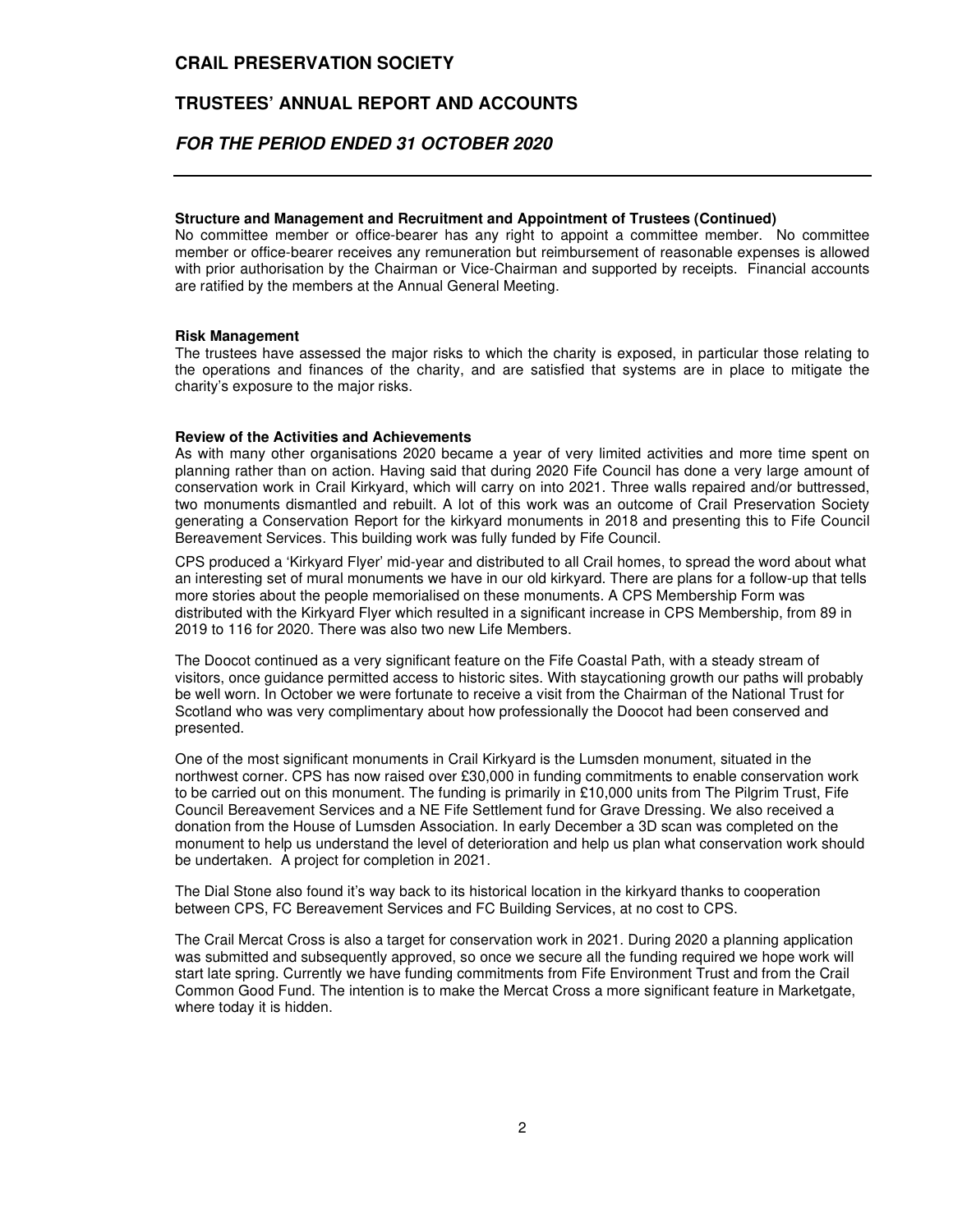# **TRUSTEES' ANNUAL REPORT AND ACCOUNTS**

# **FOR THE PERIOD ENDED 31 OCTOBER 2020**

#### **Review of the Activities and Achievements (continued)**

Denburn Wood has been well tended by a steady, and growing, band of volunteers that gather on the first Saturday of each month. Though disrupted by the building of the buttress for the kirkyard, we expect all historic paths to be reinstated when work is complete. Denburn Wood has mixed ownership between CPS and Fife Council which complicates decision making, we hope to resolve this in the future. Denburn incurs minor costs to keep the infrastructure suitable for woodland walkers and visitors. The woods are being used frequently by Crail Primary to provide interesting outdoor activities for the pupils.

Traditional general fundraising was severely curtailed in 2020, as we were unable to repeat standard social events and the very successful golf tournament that took place in 2019. The increase in membership helps our financial situation as does our success in fundraising for projects.

In the year ending 31 October 2020 there were receipts of £27,062 of which £11,767 were unrestricted. Included in those receipts were donations received in the year of £8,408 (of which £7,908 were unrestricted) and grants of £14,765, all of the grants received were for restricted purposes. There were payments of £4,927 on unrestricted charitable activities during the year.

#### **Reserves Policy**

The Club maintains levels of reserves sufficient to meet fluctuations in its receipts and payments, fund future plans and provide cover against future contingencies and risks. The statement of balances shows £61,676 of bank balances at the year end, of which £53,619 are unrestricted.

Approved by the trustees and signed on their behalf on 7 December 2020 by: -

Dennis Gowans

**Dennis Gowans Chairman**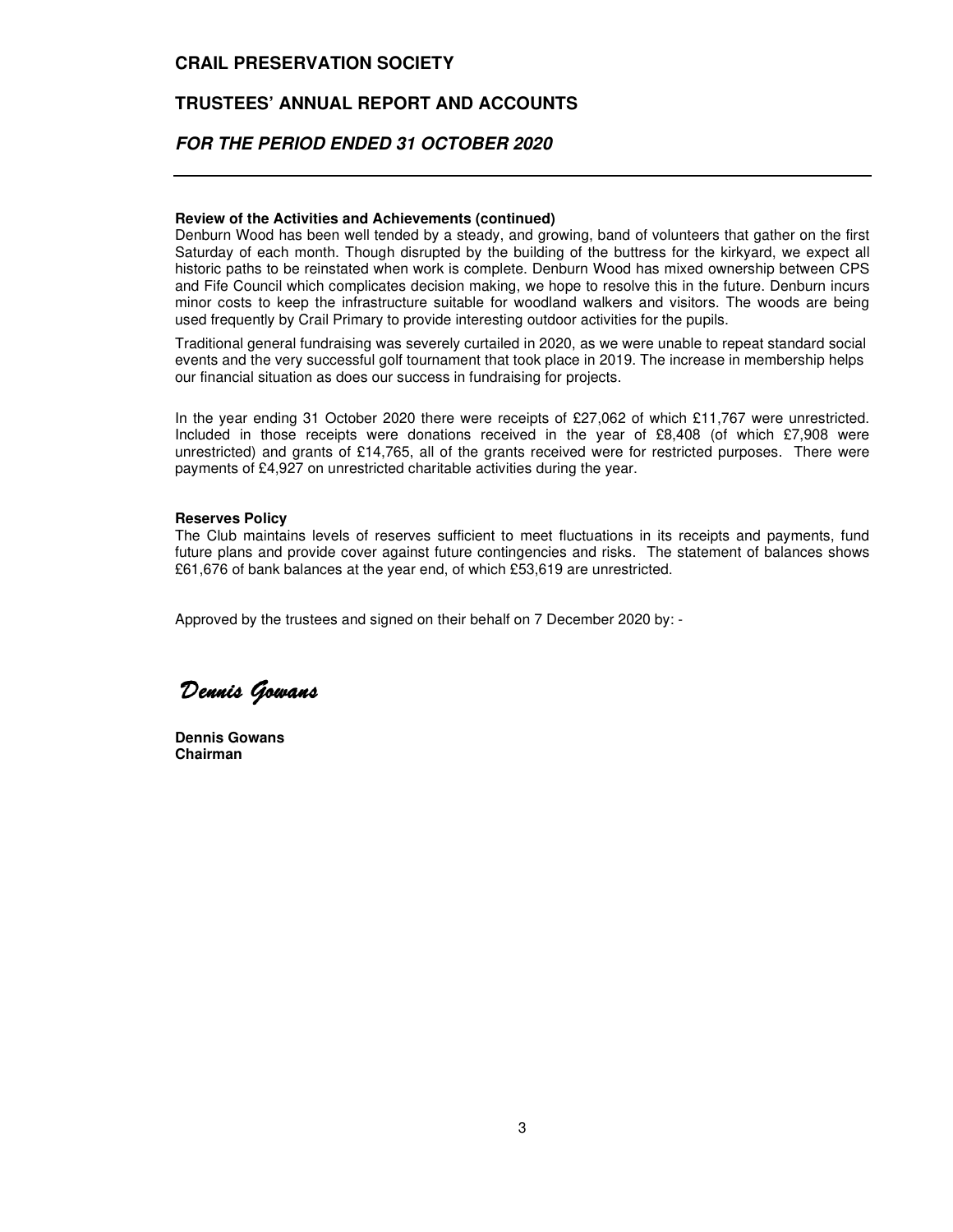I report on the accounts of the charity for the period ended 31 October 2020 which are set out on pages 5 to 9.

#### **Respective responsibilities of trustees and examiner**

The charity's trustees are responsible for the preparation of the accounts in accordance with the terms of the Charities and Trustees Investment (Scotland) Act 2005 and the Charities Accounts (Scotland) Regulations 2006 (as amended). The charity trustees consider that the audit requirement of Regulation 10(1) (d) of the Accounts Regulations does not apply. It is my responsibility to examine the accounts as required under section 44(1) (c) of the Act and to state whether particular matters have come to my attention.

#### **Basis of independent examiner's statement**

My examination is carried out in accordance with Regulation 11 of the Charities Accounts (Scotland) Regulations 2006 (as amended). An examination includes a review of the accounting records kept by the charity and a comparison of the accounts presented with those records. It also includes consideration of any unusual items or disclosures in the accounts, and seeks explanations from the trustees concerning any such matters. The procedures undertaken do not provide all the evidence that would be required in an audit, and consequently I do not express an audit opinion on the view given by the accounts.

#### **Independent examiner's statement**

In the course of my examination, no matter has come to my attention:

- 1. which gives me reasonable cause to believe that in any material respect the requirements:
- **-** to keep accounting records in accordance with section 44(1) (a) of the 2005 Act and Regulation 4 of the 2006 Accounts Regulations, and
- **-** to prepare accounts which accord with the accounting records and comply with Regulation 9 of the 2006 Accounts Regulations

have not been met, or

2. to which, in my opinion, attention should be drawn in order to enable a proper understanding of the accounts to be reached.

# Henderson Black & Co

Mark Robertson BA CA Partner 26 Rodger Street Henderson Black & Co **Anstruther** Chartered Accountants KY10 3DU

18 December 2020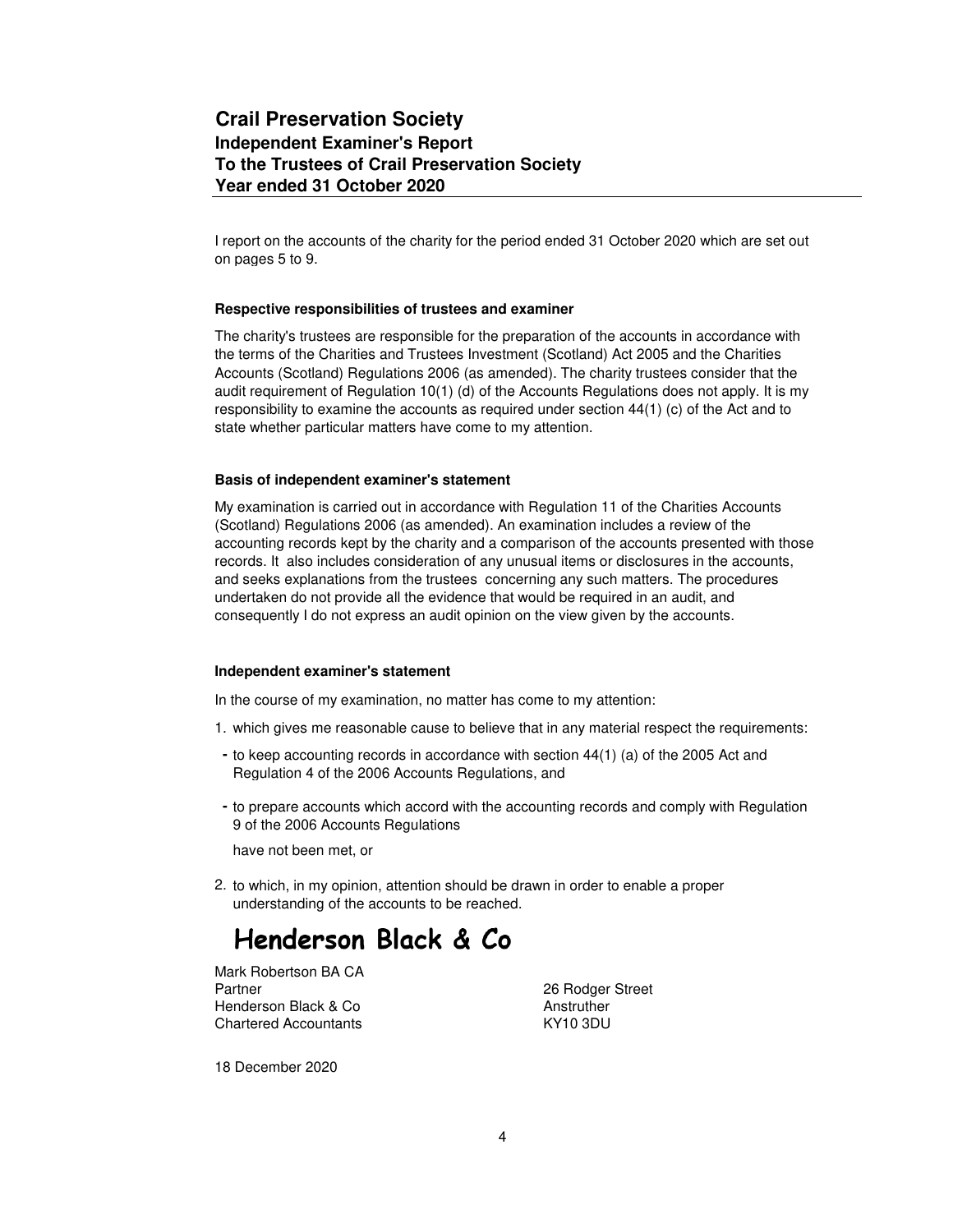# **Crail Preservation Society Receipts and Payments Account Year ended 31 October 2020**

|                                             |                | <b>Unrestricted</b><br><b>Funds</b><br>2020<br>£ | <b>Restricted</b><br><b>Funds</b><br>2020<br>£ | <b>Total</b><br>2020<br>£ | <b>Total</b><br>2019<br>£ |
|---------------------------------------------|----------------|--------------------------------------------------|------------------------------------------------|---------------------------|---------------------------|
| <b>Receipts</b><br>Donations                | $\overline{c}$ | 7,908                                            | 500                                            | 8,408                     | 1,805                     |
| Grants                                      | 3              | $\blacksquare$                                   | 14,765                                         | 14,765                    | 12,685                    |
| Fundraising activities                      |                | 364                                              |                                                | 364                       | 6,459                     |
| <b>Bank interest</b>                        |                | 58                                               |                                                | 58                        | 91                        |
| Charitable activities                       |                | 2,700                                            |                                                | 2,700                     | 1,632                     |
| Rental income                               |                | 767                                              |                                                | 767                       | 733                       |
| <b>Total receipts</b>                       |                | 11,797                                           | 15,265                                         | 27,062                    | 23,405                    |
| <b>Payments</b><br>Fundraising costs        |                | 60                                               |                                                | 60                        | 2,196                     |
| Charitable costs                            | 4              | 4,927                                            | 4,493                                          | 9,420                     | 33,758                    |
| Donations                                   |                | 586                                              |                                                | 586                       |                           |
| Governance costs                            | 5              | 61                                               |                                                | 61                        | 22                        |
| Total payments                              |                | 5,634                                            | 4,493                                          | 10,127                    | 35,976                    |
| Surplus/(deficit) for year before transfers |                | 6,163                                            | 10,772                                         | 16,935                    | 12,571)                   |
| <b>Transfers</b>                            |                | (2,290)                                          | 2,290                                          |                           |                           |
| Surplus/(deficit) for year                  |                | 3,873                                            | 13,062                                         | 16,935                    | 12,571)                   |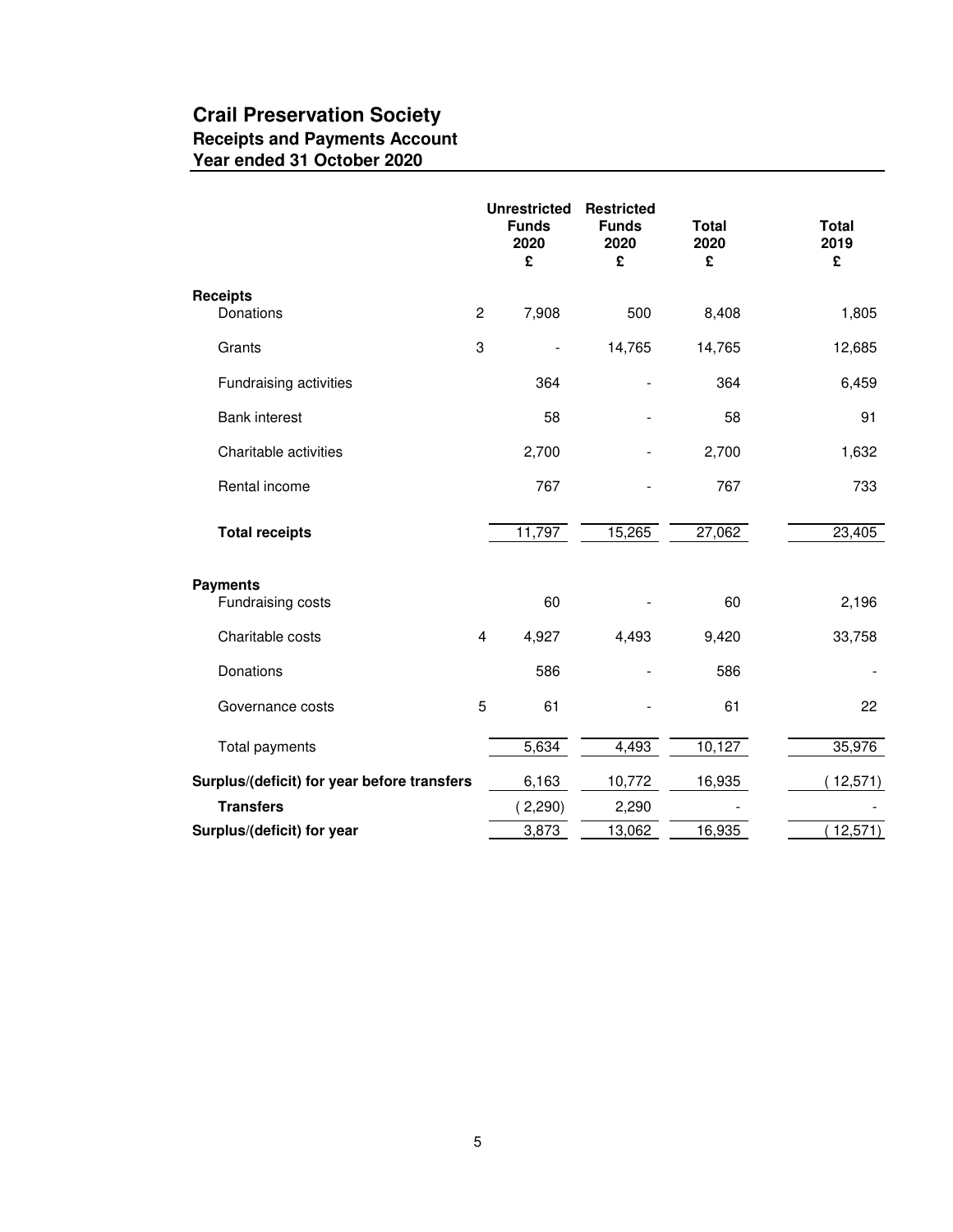# **Crail Preservation Society Statement of Balances As at 31 October 2020**

|                                                                                                                          | <b>Unrestricted</b><br><b>Funds</b><br>2020<br>£ | <b>Restricted</b><br><b>Funds</b><br>2020<br>£ | <b>Total</b><br>2020<br>£  | <b>Total</b><br>2019<br>£    |
|--------------------------------------------------------------------------------------------------------------------------|--------------------------------------------------|------------------------------------------------|----------------------------|------------------------------|
| <b>Funds reconciliation</b><br>Opening cash at bank<br>Deficit for the period<br>Closing cash at bank at 31 October 2020 | 49,746<br>3,873<br>53,619                        | (5,005)<br>13,062<br>8,057                     | 44,741<br>16,935<br>61,676 | 57,312<br>(12,571)<br>44,741 |
| <b>Bank balances</b><br>Scottish Widows<br>Royal Bank of Scotland                                                        | 33,600<br>20,019<br>53,619                       | 8,057<br>8,057                                 | 33,600<br>28,076<br>61,676 | 33,600<br>11,141<br>44,741   |
| Other assets<br>Heritable property                                                                                       |                                                  |                                                | 1,005<br>1,005             | 1,005<br>1,005               |
| <b>Liabilities</b><br>Independent Examiner's fee                                                                         |                                                  |                                                | 250<br>250                 |                              |

The accounts were approved by the Trustees on 7 December 2020 and signed on their behalf by:

Dennis Gowans

Derek White

Dennis Gowans **Dennis Gowans** Derek White<br>
Chairman **Derek White** 

Treasurer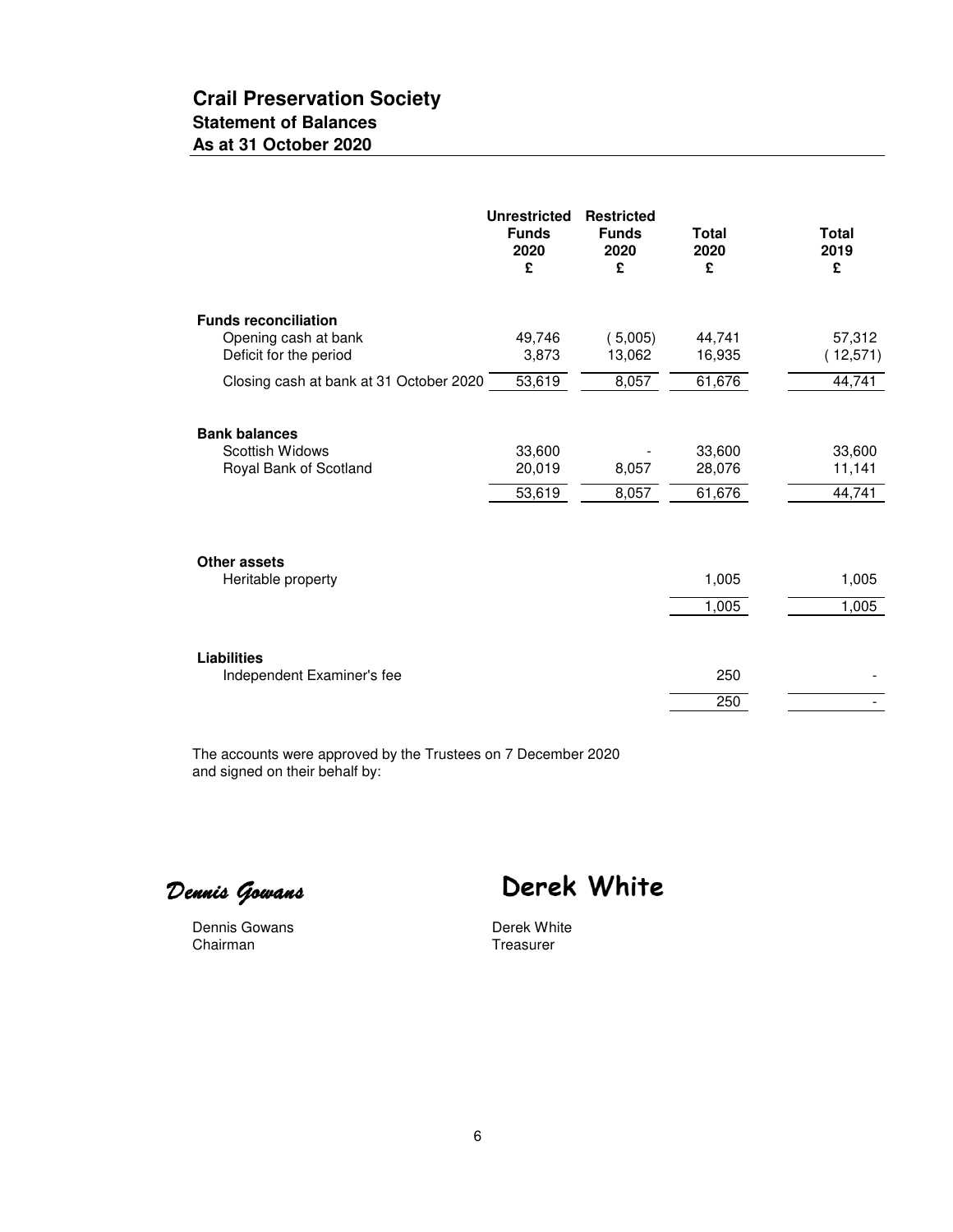# **Crail Preservation Society Notes to the Accounts Year ended 31 October 2020**

#### **1. Accounting policies**

These accounts have been prepared on the Receipts & Payments basis in accordance with the Charities & Trustee Investment (Scotland) Act 2005 and the Charities Accounts (Scotland) Regulations 2006 (as amended).

#### **2. Donations Unrestricted Restricted**

|    |                                      | <b>Funds</b><br>2020           | <b>Funds</b><br>2020 | Total<br>2020 | <b>Total</b><br>2019 |  |
|----|--------------------------------------|--------------------------------|----------------------|---------------|----------------------|--|
|    |                                      | £                              | £                    | £             | £                    |  |
|    | Crail Wine Club                      | 2,000                          |                      | 2,000         | 1,000                |  |
|    | Anonymous                            | 2,000                          |                      | 2,000         |                      |  |
|    | Scotland's Garden Scheme             | 1,173                          |                      | 1,173         |                      |  |
|    | The Lumsden Association              |                                | 500                  | 500           |                      |  |
|    | Other donations                      | 2,735                          |                      | 2,735         | 805                  |  |
|    |                                      | 7,908                          | 500                  | 8,408         | 1,805                |  |
| 3. | Grants                               | <b>Unrestricted Restricted</b> |                      |               |                      |  |
|    |                                      | <b>Funds</b>                   | <b>Funds</b>         | Total         | <b>Total</b>         |  |
|    |                                      | 2020<br>£                      | 2020<br>£            | 2020<br>£     | 2019<br>£            |  |
|    | <b>Historic Environment Scotland</b> |                                | 3,840                | 3,840         |                      |  |
|    | <b>Fife Council</b>                  | $\overline{a}$                 | 10,000               | 10,000        |                      |  |
|    | The Pilgrim Trust                    |                                | 550                  | 550           |                      |  |
|    | Paths for All                        |                                | 375                  | 375           | 1,125                |  |
|    | NE Fife Common Good Fund             |                                |                      |               | 6,000                |  |
|    |                                      |                                |                      |               |                      |  |
|    | National Heritage Lottery            |                                |                      |               | 5,560                |  |

## **4. Charitable Activities Unrestricted Restricted Funds Funds Total Total 2020 2020 2020 2019 £ £ £ £** Property maintenance and the control of the 291 and 291 and 291 and 297 and 297 and 297 and 297 and 297 and 297 Planning fees - 202 202 - Museum building insurance (reimbursed) 616 - 616 582 Property/Liability insurance and the state of the extended of the 999 and the 999 control of the 999 control of the 999 control of the 999 control of the 999 control of the extension of the extension of the extension of th Printing and stationery 1995 1,443 474 495 948 1,443 474 Hanging basket costs **1,600** - 1,600 3,165 Conservation report Conservation report Conservation report Conservation report Conservation report Conservation report Conservation of the SAC Conservation of the SAC Conservation of the SAC Conservation of the SAC Conser Architect fees 1,692 1,692 1,692 Legal fee - 1,063 1,063 756 BT broadband 459 - 459 594 Doocot electricity and the set of the set of the set of the set of the set of the set of the set of the set of the set of the set of the set of the set of the set of the set of the set of the set of the set of the set of t Website fee **131** - 131 - 131 - 131 - 131 - 131 - 131 - 131 - 131 - 131 - 131 - 131 - 131 - 131 - 131 - 131 - 131 - 131 - 131 - 131 - 131 - 131 - 131 - 131 - 131 - 131 - 131 - 131 - 131 - 131 - 131 - 131 - 131 - 131 - 131 4,927 4,493 9,420 8,240

 $-$  14,765 14,765 12,685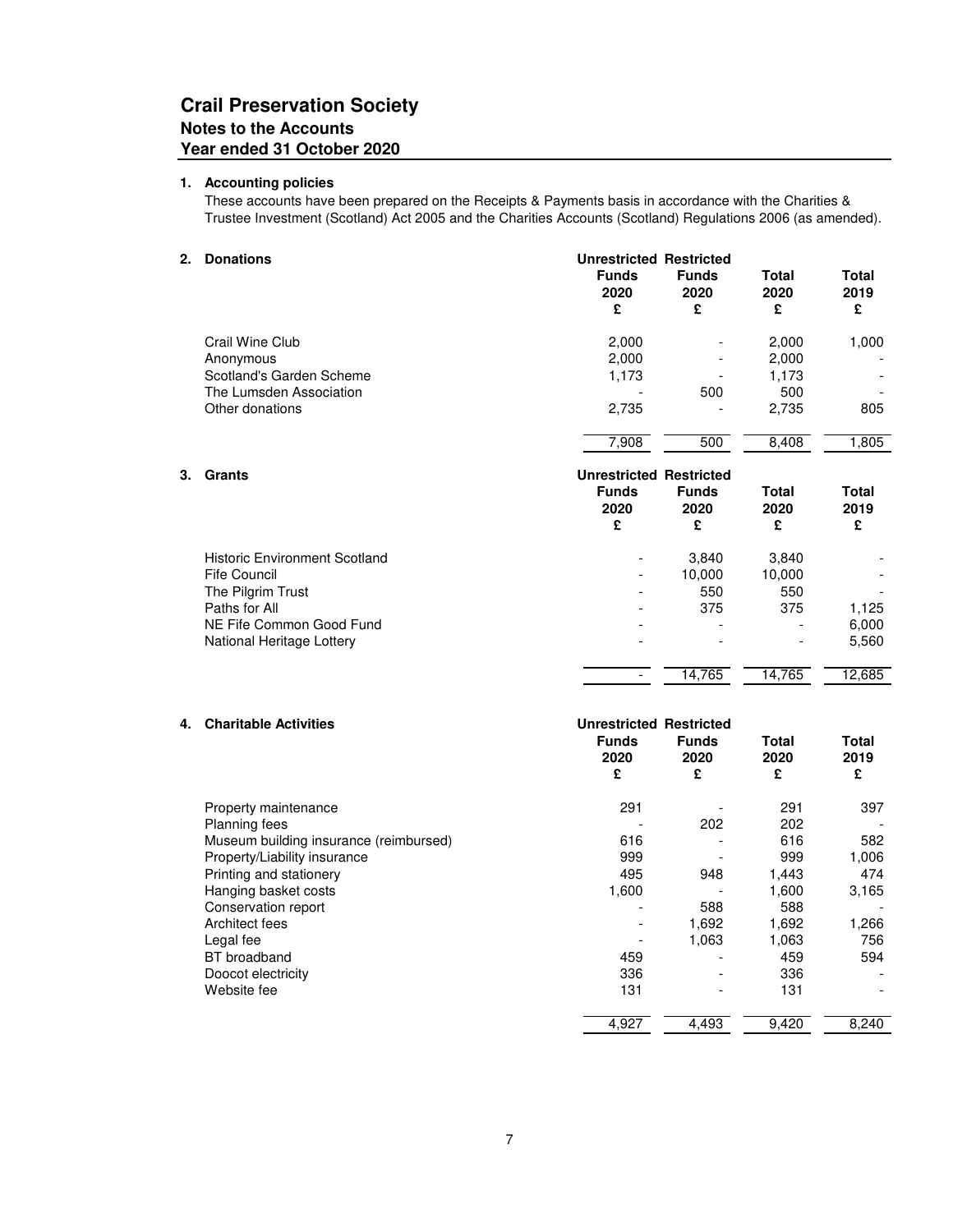# **Crail Preservation Society Notes to the Accounts Year ended 31 October 2020**

| 5. Governance Costs  | <b>Unrestricted Restricted</b> |                           |                    |                          |  |  |
|----------------------|--------------------------------|---------------------------|--------------------|--------------------------|--|--|
|                      | <b>Funds</b><br>2020<br>£      | <b>Funds</b><br>2020<br>£ | Total<br>2020<br>£ | Total<br>2019<br>£       |  |  |
| AGM costs            | 35                             | $\overline{\phantom{a}}$  | 35                 | $\overline{\phantom{a}}$ |  |  |
| Independent Examiner | 26                             | $\overline{\phantom{0}}$  | 26                 | 22                       |  |  |
|                      | 61                             |                           | 61                 | 22                       |  |  |

#### **6. Trustee remuneration, expenses and related party transactions** No remuneration was paid to trustees in the period.

#### **7. Employees**

The charity did not have any employees during the period.

#### **8. Heritable Property**

Heritable property is stated at cost. The Society has a policy of regular maintenance and repair such that the properties are kept in a condition to retain their value. The Trustees are of the opinion that the properties are held to further to objects of the Society, not as investment properties.

|                      |                          | Total<br>2020<br>£ | Total<br>2019<br>£ |
|----------------------|--------------------------|--------------------|--------------------|
| 1960 Denburn Park    | Gift: Professor Dow      |                    |                    |
| 1960 Doocot          | Bequest: Agnes S Young   |                    |                    |
| 1971 Memorial Garden | Fife Council             | 5                  | 5                  |
| 1972 Triangle Park   | Gift: Mrs Dow            |                    |                    |
| 1972 62 Marketgate   | Crail Burgh Council      |                    |                    |
| 1981 64 Marketgate   | NE Fife District Council | 1.000              | 1,000              |
| 1989 Pinkerton Wood  | Gift: W Dorward          |                    |                    |
| 2014 Doocot Pathway  | Mr & Mrs O'Neill         |                    |                    |
|                      |                          | 1.005              | 1.005              |

#### **9. Funds**

#### **Purposes of Unrestricted Funds:**

Unrestricted funds are those that may be used at the discretion of the trustees in furtherance of the objects of the charity.

#### **Purposes of Restricted Funds:**

Restricted funds may only be used for specific purposes. Restrictions arise when specified by the donor or when funds are raised for specific purposes.

The Doocot Fund - The Doocot is a CPS owned asset that was recently renovated to position it as a valued historical and educational visitor site on the Fife Coastal Path. It is now featured in a book 111 Places in Fife That You Shouldn't Miss. Restricted funds are required to ensure CCTV, electricity, lighting and annual structural maintenance are supported.

The Kirkyard Fund - Crail Kirkyard (a Fife Council owned cemetery) contains some of Scotland's most significant mural monuments from the 16th and 17th centuries. CPS is committed to campaign of conservation work that aims to retain the significant features of these monuments. External funding is required to complete these works.

Denburn Park Fund - Denburn Park is a CPS owned asset, that CPS has plans to change from a agricultural field to a community asset with paths and a desirable green environment. External funding will be required to complete this transition.

Mercat Cross Fund - The Crail Mercat Cross is a Common Good Asset (owned by Fife Council) that needs conservation work completed and site changes to elevate its position in Marketgate. External funding is required to complete this project.